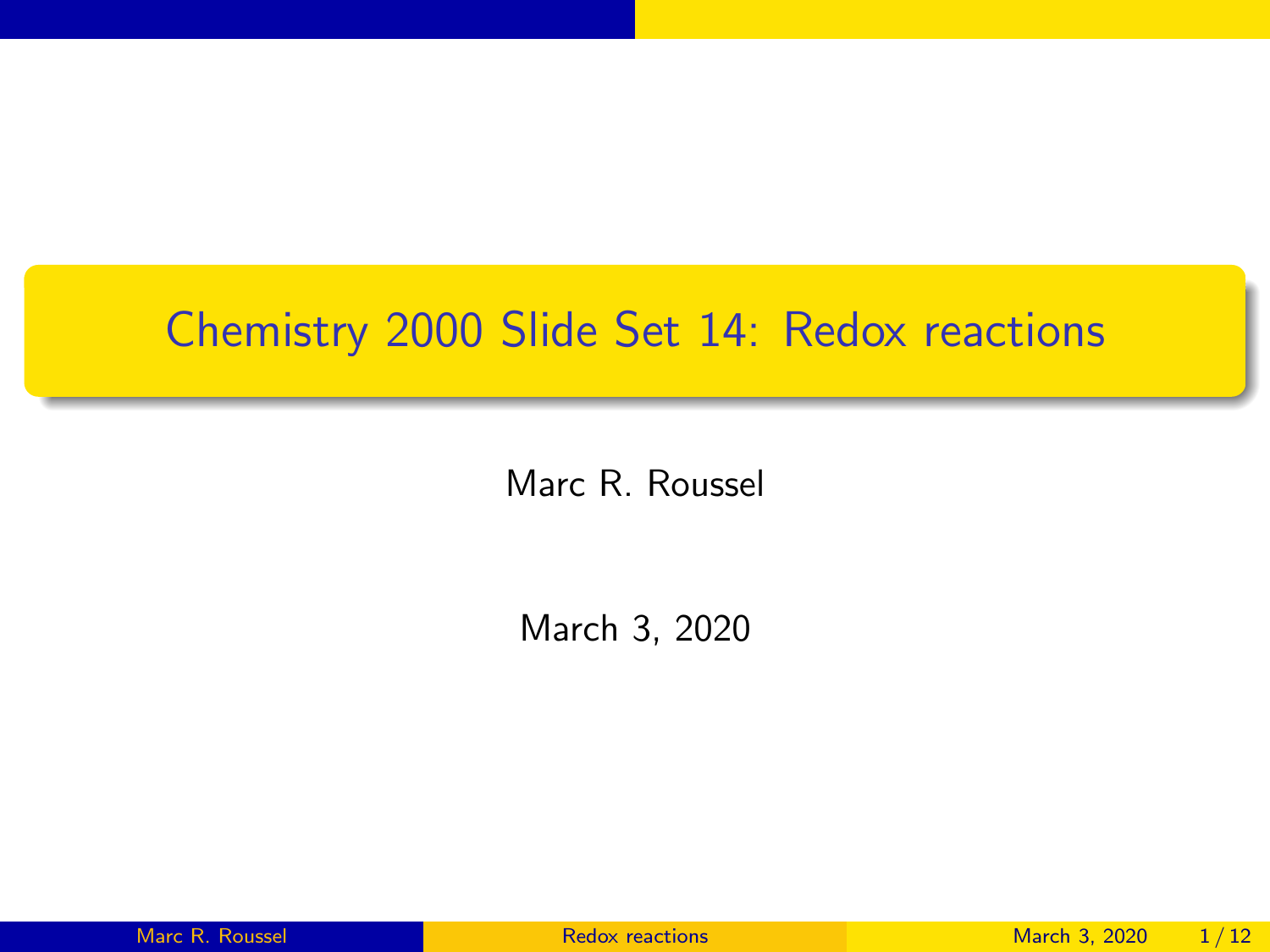The oxidation state of an atom in a molecule is a charge calculated assuming that bonds are purely ionic.

#### Calculation of oxidation states:

- **1** The sum of the oxidation states in a molecule is equal to the charge.
- 2 In a bond between two identical atoms, the electrons are equally shared.
- **3** In any other bond, we "give" all the shared electrons to the more electronegative atom.

$$
\bullet \quad \left\{ \begin{array}{c} \text{oxidation} \\ \text{state} \end{array} \right\} = \left\{ \begin{array}{c} \text{valence electrons} \\ \text{of neutral atom} \end{array} \right\} - \left\{ \begin{array}{c} \text{electrons in} \\ \text{ionized structure} \end{array} \right\}
$$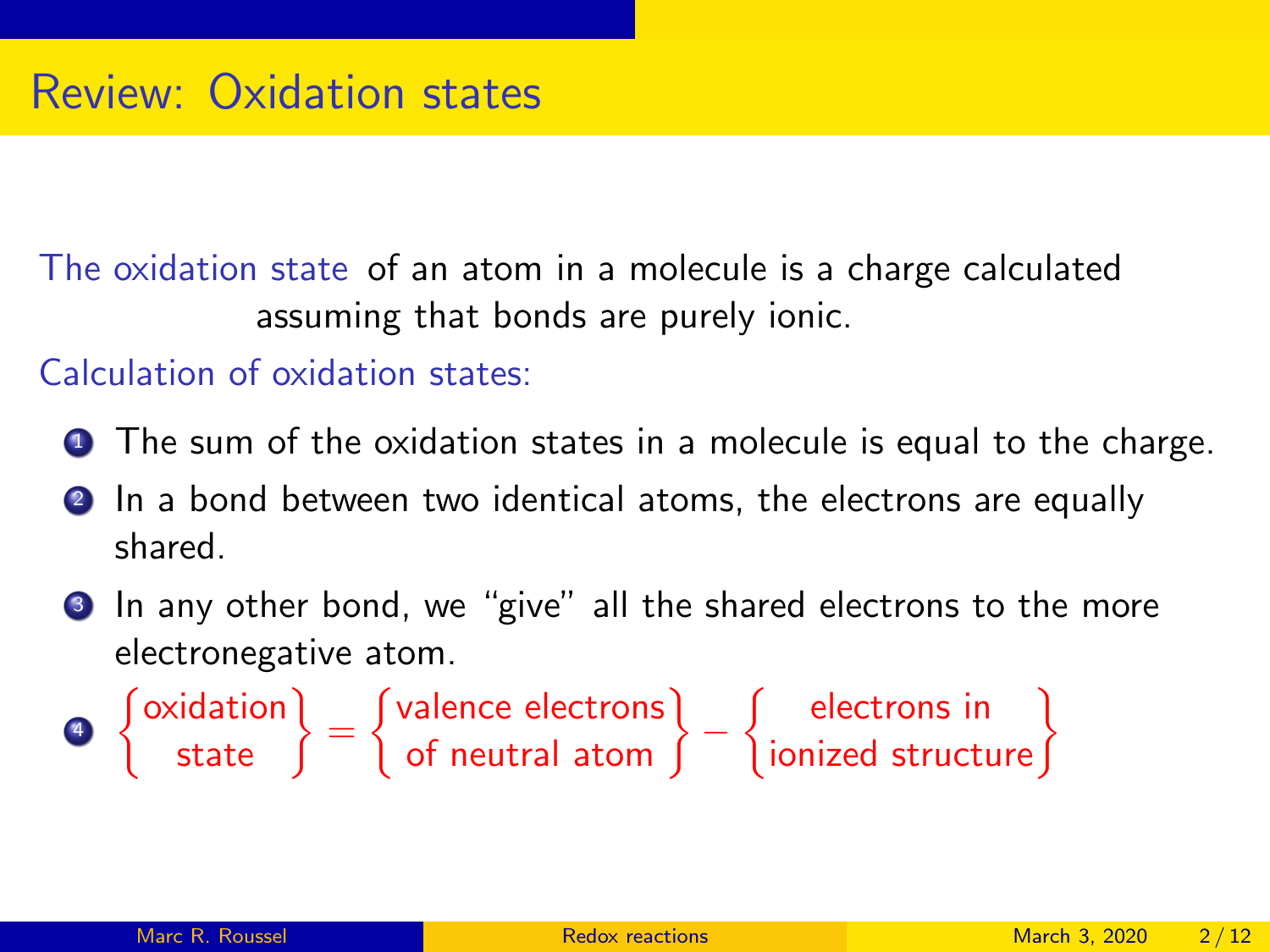Example: Determine the oxidation states of all atoms in the sulfate ion. Answer: Oxidation state of  $S = 6$ Oxidation state of  $O = -2$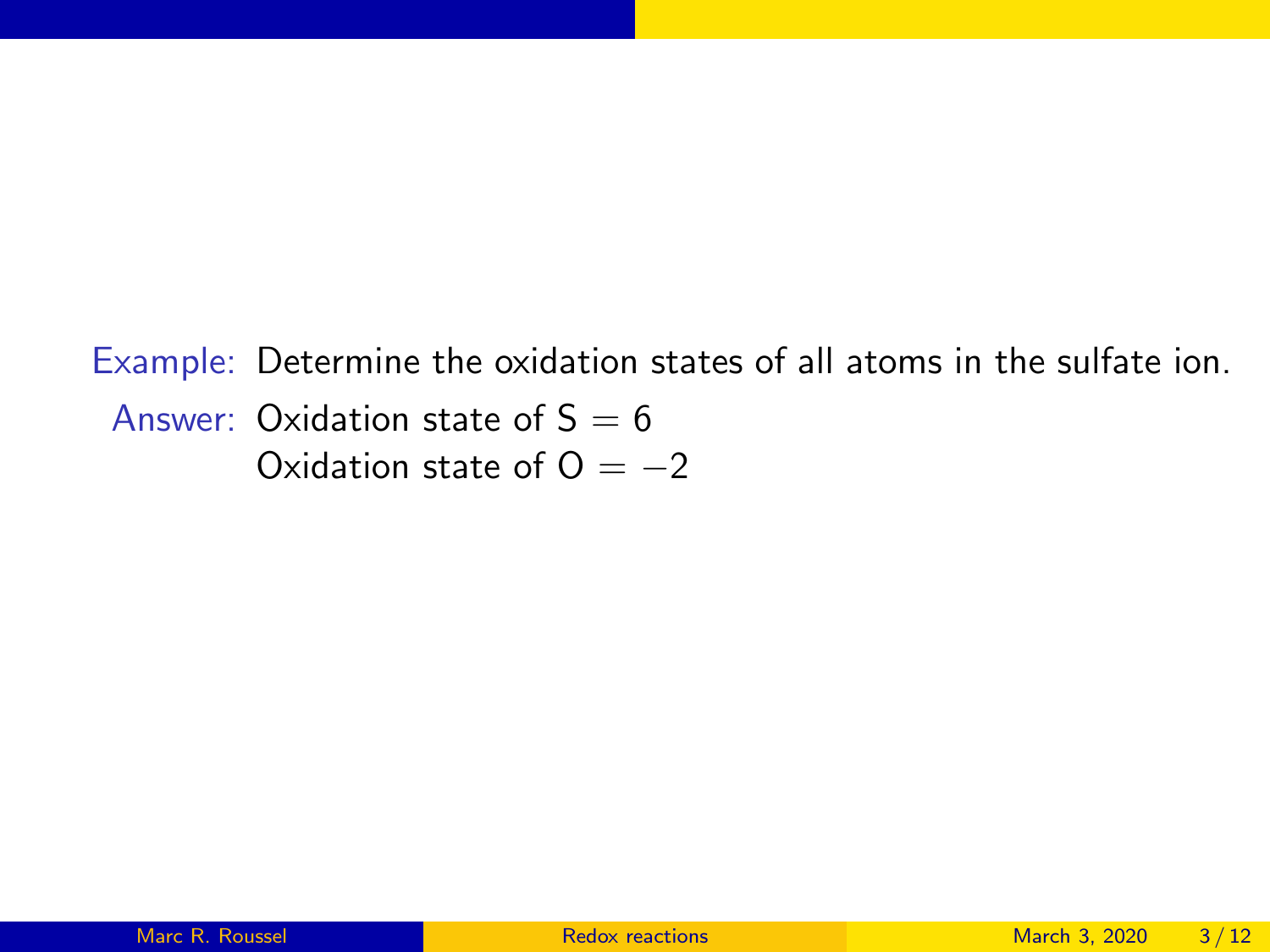- Reduction is a gain of electrons by an atom or set of atoms during a chemical reaction.
- Oxidation is a loss of electrons by an atom or set of atoms.
- A redox (reduction-oxidation) reaction involves oxidation of some atoms and reduction of others.
	- During a redox reaction, the oxidation states of some atoms increase, while the oxidation states of others decrease.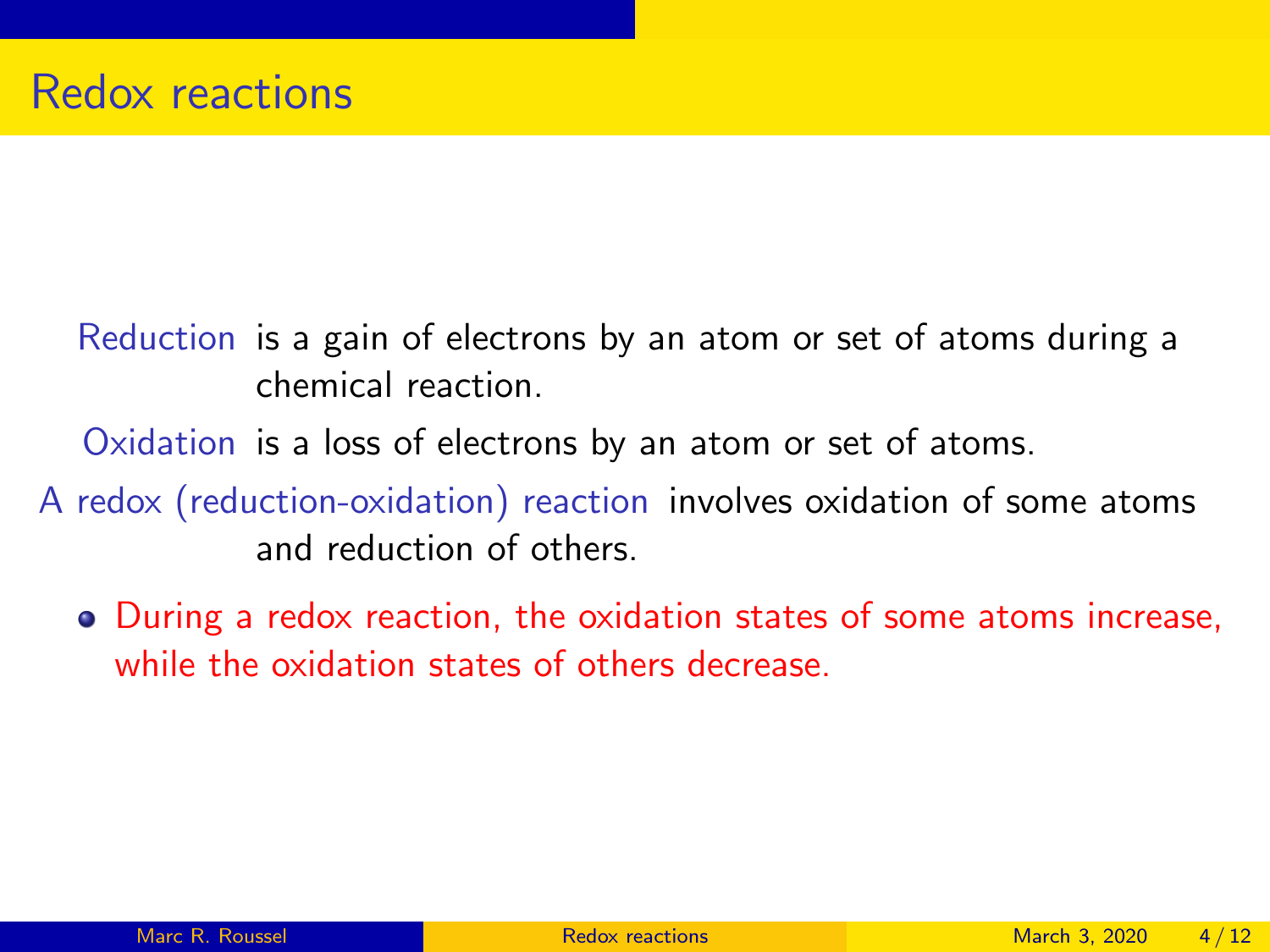# Redox reactions

Oxidizing and reducing agents

• If the oxidation state of an atom has increased, it has lost electrons and therefore been oxidized.

A species containing an atom that has been oxidized has caused something else to be reduced and so is a reducing agent.

**If the oxidation state of an atom has decreased, it has gained** electrons and therefore been reduced. A species containing an atom that has been reduced has caused something else to be oxidized and so is an oxidizing agent.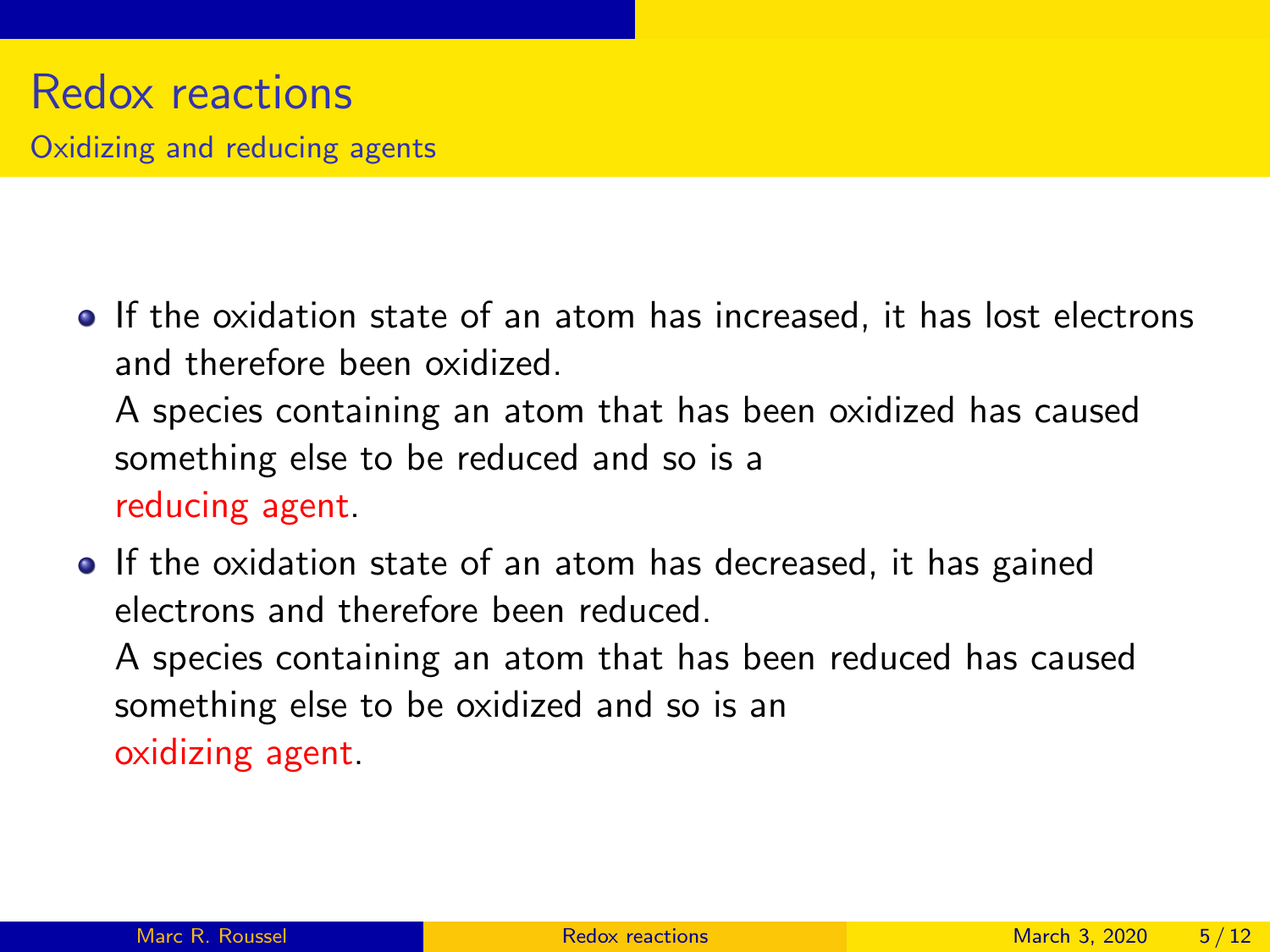Is the following a redox reaction?

$$
CH_4 + 2O_2 \rightarrow CO_2 + 2H_2O \\
$$

Oxidation states of reactants:

$$
\begin{array}{c|cc}\n\text{C in CH}_4 & \text{H in CH}_4 & \text{O in O}_2 \\
\hline\n-4 & +1 & 0\n\end{array}
$$

Oxidation states of products:

C in CO<sup>2</sup> O in CO<sup>2</sup> H in H2O O in H2O +4 −2 +1 −2

O has been reduced.

C has been oxidized.

Conclusion: Yes, this is a redox reaction.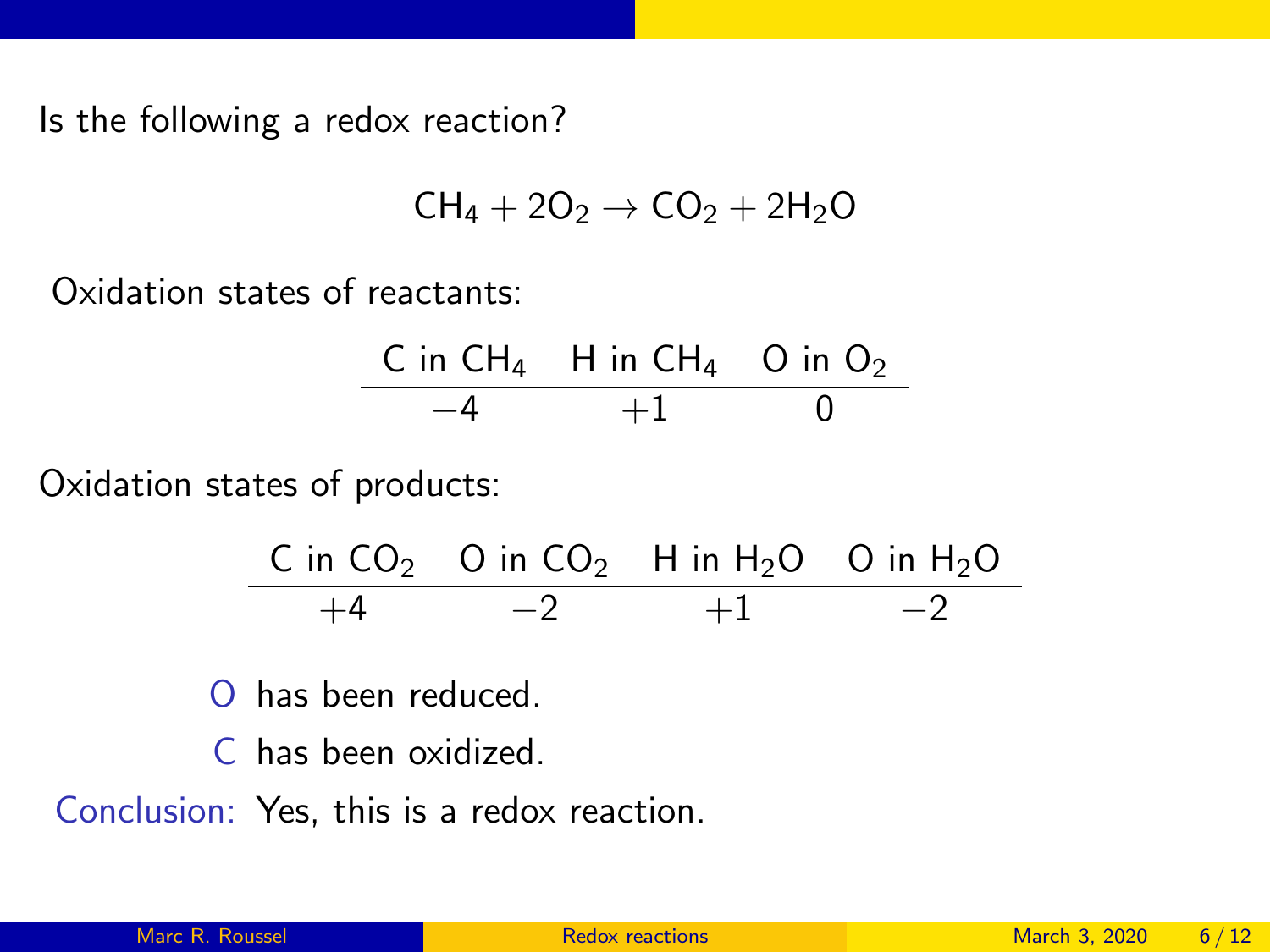Is the following a redox reaction?

$$
CO_2 + H_2O \rightarrow H_2CO_3
$$

Oxidation states of reactants:

|      | C in CO <sub>2</sub> O in CO <sub>2</sub> H in H <sub>2</sub> O O in H <sub>2</sub> O |      |
|------|---------------------------------------------------------------------------------------|------|
| $-2$ | $+1$                                                                                  | $-2$ |

Oxidation states of atoms in product  $H_2CO_3$ :

$$
\begin{array}{c c c} H & C & O \\ \hline +1 & +4 & -2 \end{array}
$$

Conclusion: No change in oxidation states, therefore not a redox reaction.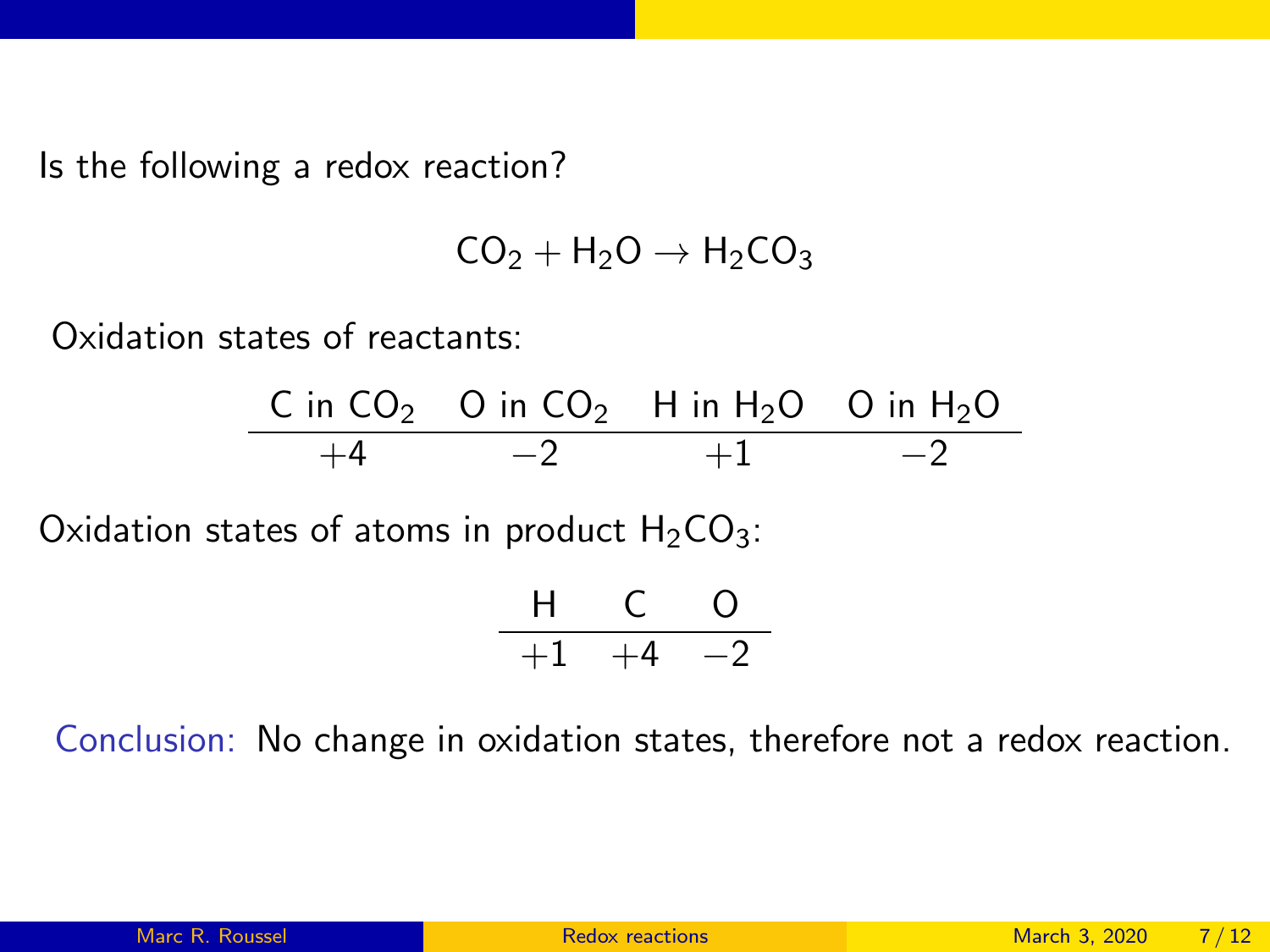A redox reaction can generally be separated into reduction and oxidation half-reactions.

Example: For the reaction

$$
Zn_{(s)}+Cu^{2+}_{(aq)}\rightarrow Zn^{2+}_{(aq)}+Cu_{(s)}
$$

the half-reactions are

Reduction: Oxidation:

$$
\begin{array}{c} Cu_{(aq)}^{2+} + 2e^- \rightarrow Cu_{(s)} \\ Zn_{(s)} \rightarrow Zn_{(aq)}^{2+} + 2e^- \end{array}
$$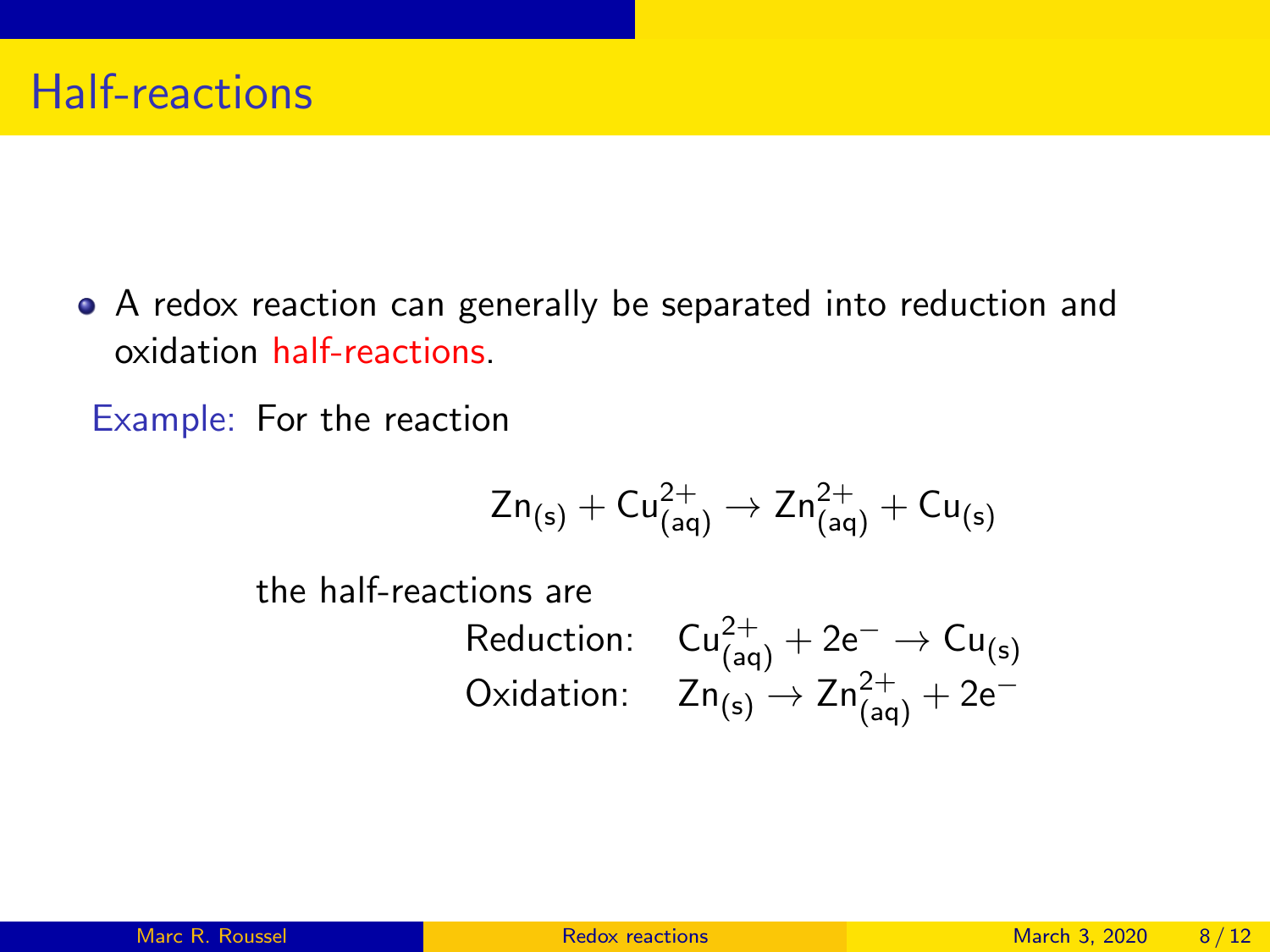## Balancing aqueous redox reactions

- **1** Separate the half-reactions and balance them for all atoms except O and H.
- **2** Balance each half-reaction for O by adding  $H_2O_{(1)}$ .
- $\bullet$  Balance each half-reaction for H by adding  $\mathsf{H}^+_{\mathsf{(aq)}}.$
- Balance each half-reaction for charge by adding electrons.
- <sup>5</sup> Multiply the half-reactions so that each has the same number of electrons, then add them together. The reaction is balanced for acidic conditions.
- $\bullet$  If the reaction occurs in neutral medium, it is OK to have H<sup>+</sup> as a product, but not as a reactant. If the reaction occurs in basic medium, there shouldn't be any  $H^+$  in the overall reaction. In either of these cases, add OH<sup>−</sup> to "neutralize" excess H+.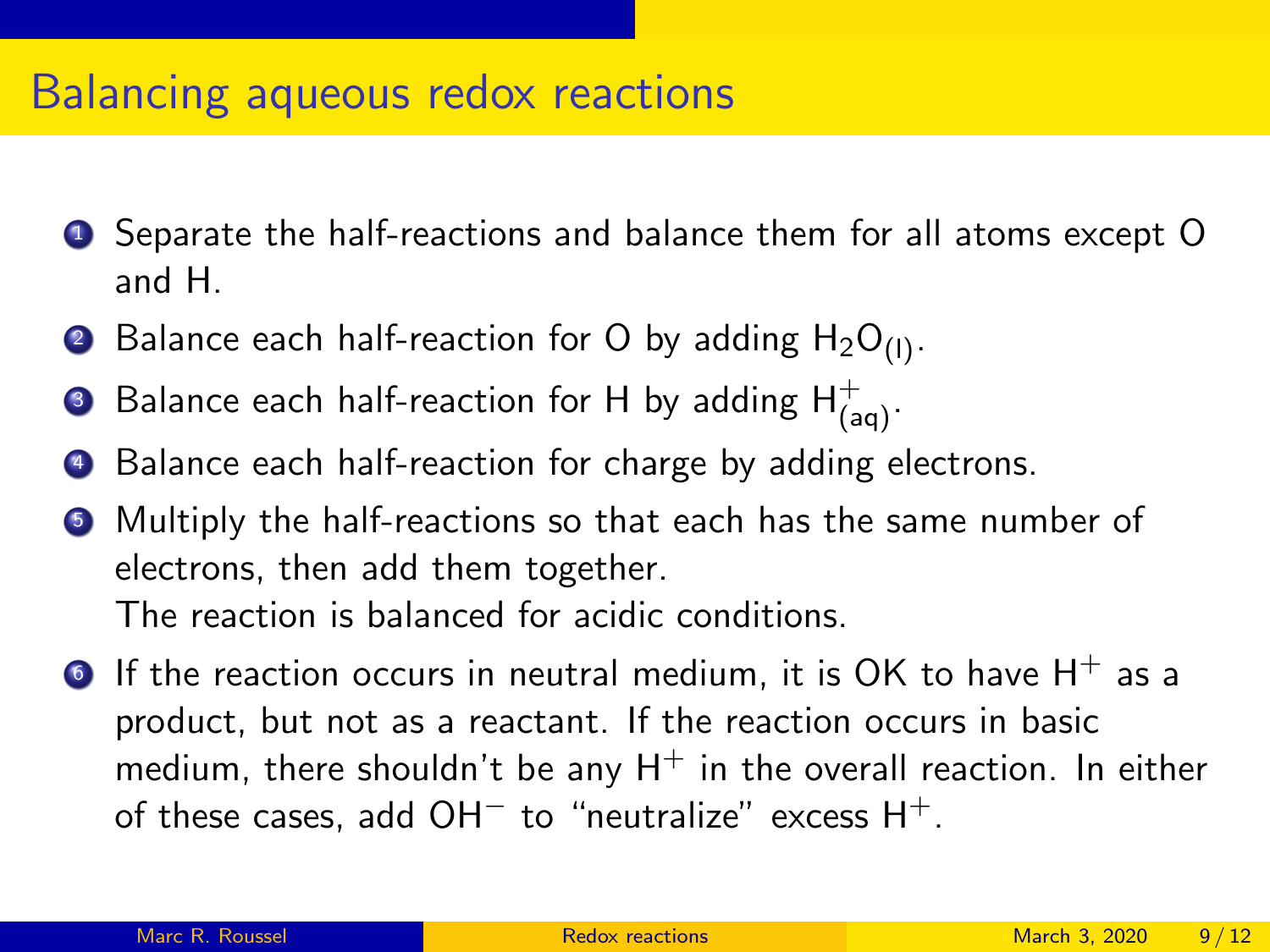When  $\text{Na}_2\text{Cr}_2\text{O}_7$  reacts with KBr in acidic medium, the products are Br<sub>2</sub> and  $Cr^{3+}$ . Balance the reaction.

Answer:

$$
Cr_2O_{7(aq)}^{2-}+14H^+_{(aq)}+6Br^-_{(aq)}\rightarrow 2Cr^{3+}_{(aq)}+7H_2O_{(l)}+3Br_{2(aq)}
$$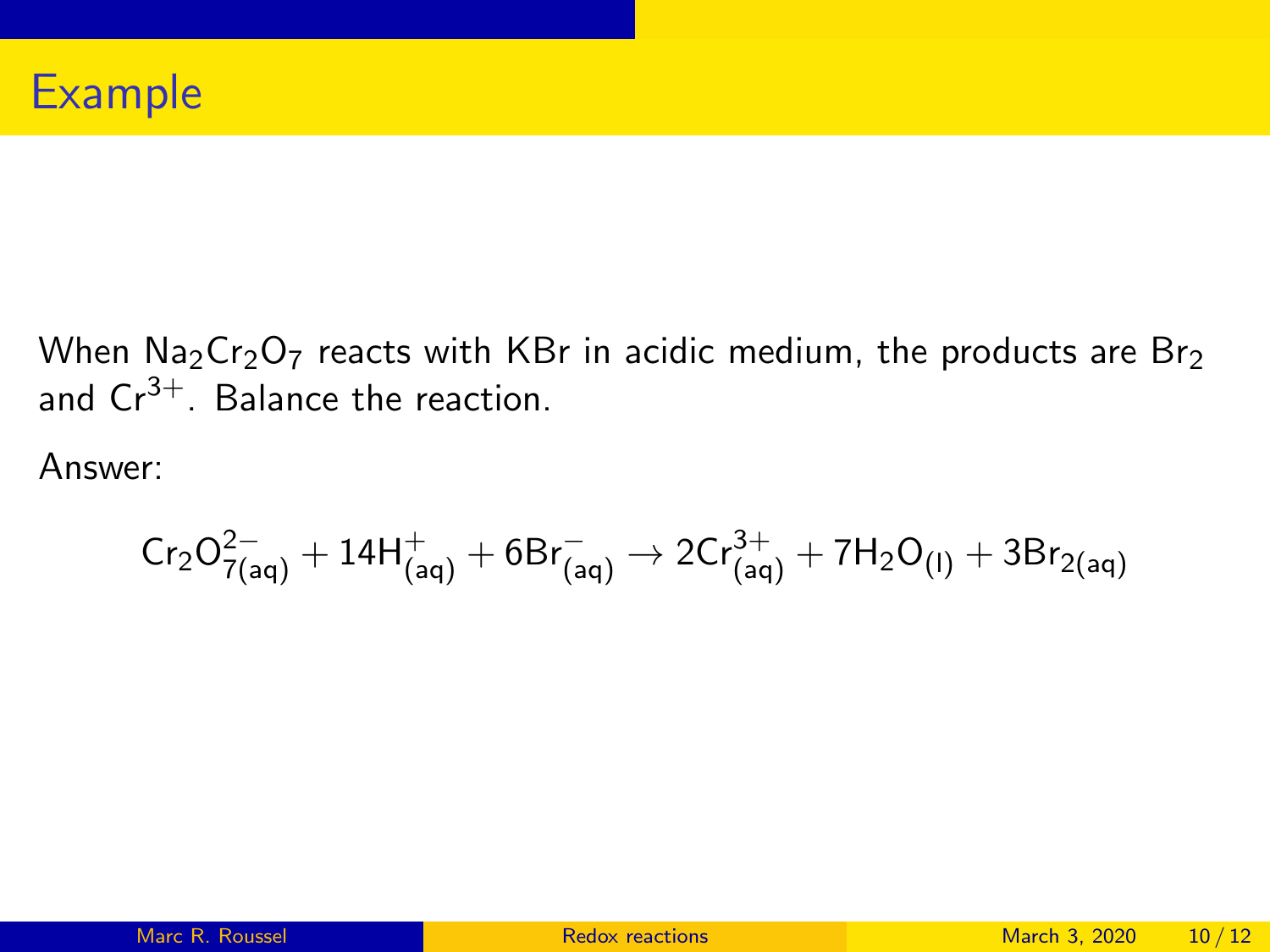## Example: Reaction in neutral medium

- If the reaction of the last example had occurred in a neutral (or basic) environment, there would not have been many protons available, so they could not have appeared as reactants.
- To fix this, add equal numbers of hydroxides to both sides to neutralize the protons.
- Reaction balanced in neutral (or basic) medium:

$$
Cr_2O_{7(aq)}^{2-} + 7H_2O_{(I)} + 6Br_{(aq)}^-\rightarrow 2Cr_{(aq)}^{3+} + 3Br_{2(aq)} + 14OH_{(aq)}^-
$$